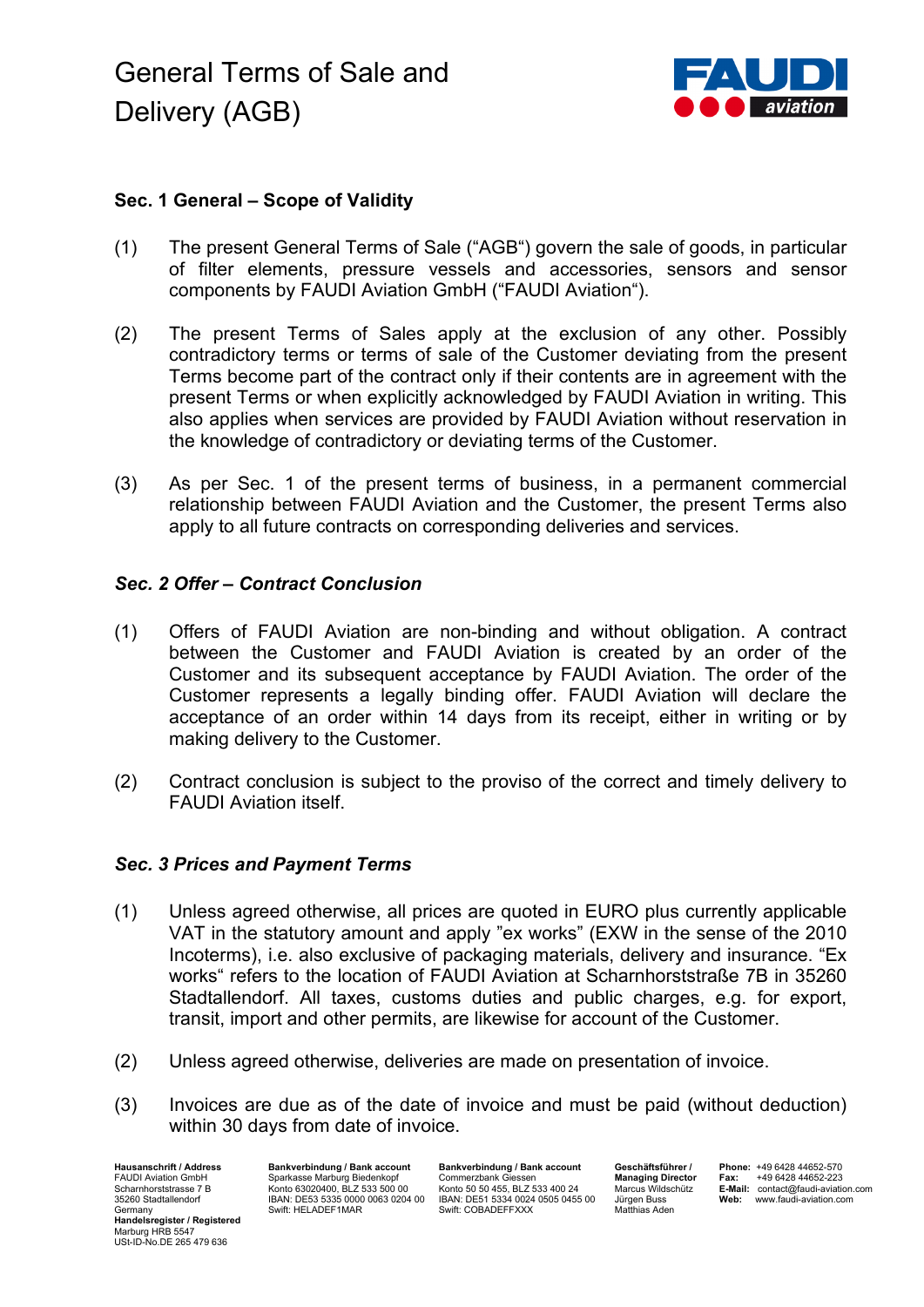# General Terms of Sale and Delivery (AGB)



(4) Default is governed by the applicable legal provisions.

# *Sec. 4 Delivery and Services*

- (1) If not agreed otherwise, when designated by a delivery date and not a final date, delivery periods start to run as of the date of contract conclusion. They are considered met if the goods have left the premises of FAUDI Aviation on their maturity or when FAUDI Aviation has notified shipping readiness. The delivery period is subject to the proviso of correct and timely delivery to FAUDI Aviation itself.
- (2) If not agreed otherwise, FAUDI Aviation shall select the type of packaging and, when delivery was agreed in departure from the present Terms, select the delivery method at its reasonable discretion.
- (3) When freight-paid delivery was agreed, the risk passes to the Customer with the handover of the goods to the forwarder. With shipping delays are attributable to the Customer, the risk passes to the Customer already at the time of picking the goods for shipment and the notification of shipping readiness.
- (4) If delivery is delayed for reasons attributable solely or largely to the Customer or when neither the Customer nor FAUDI Aviation is at fault, the delivery period shall be extended for a period of time corresponding to the circumstances plus an adequate lead time. The Customer shall be notified accordingly.
- (5) FAUDI Aviation is entitled to make partial delivery to a reasonable extent.
- (6) The Customer is entitled to return packaging materials to FAUDI Aviation at the point of handover of the goods. The right to return exists when the packaging materials are handed over promptly on handover of the goods or for pickup at a subsequent delivery. A separate charge is levied for the transport of packaging materials. The Customer may also return the packaging materials to the warehouse of FAUDI Aviation at customary business hours for his own account. Returned packaging materials must be clean, free from foreign matter and broken down by different material. Otherwise, FAUDI Aviation is entitled to charge the costs for their disposal.

## *Sec. 5 Obligations of Customer – Customer's Cooperation*

(1) The Customer is obligated to adequately cooperate over the supply of the services.

**Hausanschrift / Address** FAUDI Aviation GmbH Scharnhorststrasse 7 B 35260 Stadtallendorf Germany **Handelsregister / Registered** Marburg HRB 5547 USt-ID-No.DE 265 479 636

**Bankverbindung / Bank account** Sparkasse Marburg Biedenkopf Konto 63020400, BLZ 533 500 00 IBAN: DE53 5335 0000 0063 0204 00 Swift: HELADEF1MAR

**Bankverbindung / Bank account** Commerzbank Giessen Konto 50 50 455, BLZ 533 400 24 IBAN: DE51 5334 0024 0505 0455 00 Swift: COBADEFFXXX

**Geschäftsführer / Managing Director** Marcus Wildschütz Jürgen Buss Matthias Aden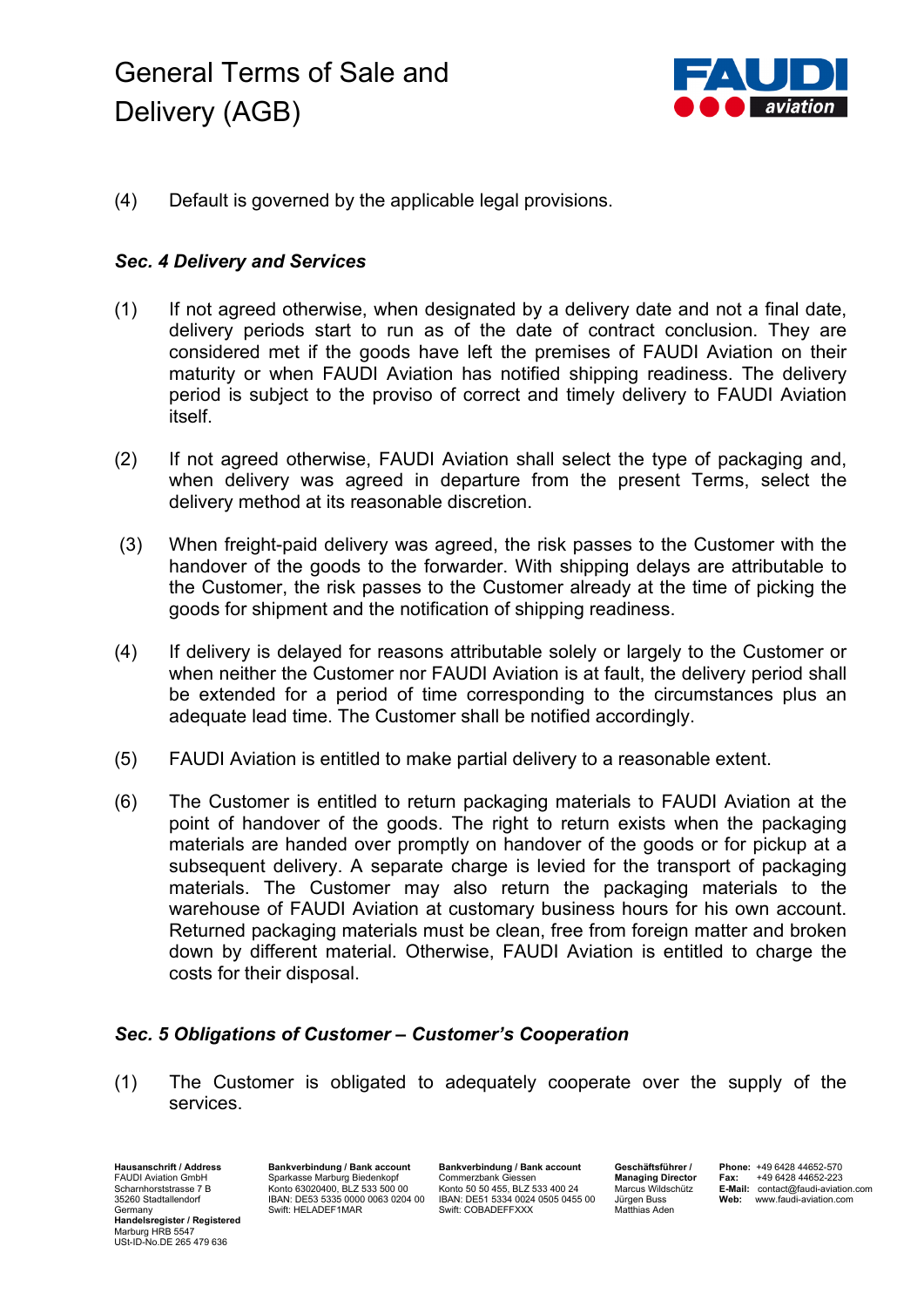

- (2) The Customer must submit to FAUDI Aviation in good time all records, documents and information (hereafter "documents") required for contract performance in full, unrequestedly and free of charge. FAUDI Aviation is not required to verify the accuracy and completeness of the documents submitted by the Customer.
- (3) Documents must be supplied in a commonly used format.
- (4) The Customer shall supply his cooperation services free of charge.
- (5) If the Customer fails to supply his cooperation services or fails to do so at contractually agreed dates, the contractually agreed dates for the supply of services by FAUDI Aviation shall be duly extended. The respective extension is a function of the duration of the non-contractual lack of cooperation by the Customer plus an adequate lead time. For cooperation services of the Customer without which the supply of services by FAUDI Aviation is impossible or rendered substantially more difficult, FAUDI Aviation is entitled to set an adequate period for supplementary performance by the Customer. If this period expires fruitlessly, FAUDI Aviation is entitled to rescind the contract.

# *Sec. 6 Warranty*

- (1) The statutory provisions shall apply to the rights of the Customer in the event of material defects and defects of title (including incorrect and short delivery, as well as improper assembly or incorrect assembly instructions), unless otherwise specified below. In all cases, the special statutory provisions shall remain unaffected in the case of the final delivery of the unprocessed goods to a consumer, even if the consumer has processed them further (supplier recourse according to Sections 478 of the BGB (German Civil Code)). Claims from supplier recourse shall be excluded if the defective goods have been further processed by the Customer or another commercial enterprise, e.g. by incorporation into another product.
- (2) The basis of our liability for defects is above all the agreement reached on the properties of the goods. All product descriptions and manufacturer's specifications which are the subject of the individual contract or which were made publicly known by us (in particular in catalogues or on our Internet homepage) at the time of the conclusion of the contract shall be deemed to be an agreement on the properties of the goods.
- (3) Insofar as the properties have not been agreed, an assessment shall be carried out on the basis of the statutory regulations to determine whether a defect is present or not (Section 434, para. 1, sentences 2 and 3 of the BGB). However, we shall assume no liability for public statements made by the manufacturer or other third parties (e.g. advertising statements) to which the Customer has not referred to us as being decisive for its purchase.

**Hausanschrift / Address** FAUDI Aviation GmbH Scharnhorststrasse 7 B 35260 Stadtallendorf Germany **Handelsregister / Registered** Marburg HRB 5547 USt-ID-No.DE 265 479 636

**Bankverbindung / Bank account** Sparkasse Marburg Biedenkopf Konto 63020400, BLZ 533 500 00 IBAN: DE53 5335 0000 0063 0204 00 Swift: HELADEF1MAR

**Bankverbindung / Bank account** Commerzbank Giessen Konto 50 50 455, BLZ 533 400 24 IBAN: DE51 5334 0024 0505 0455 00 Swift: COBADEFFXXX

**Geschäftsführer / Managing Director** Marcus Wildschütz Jürgen Buss Matthias Aden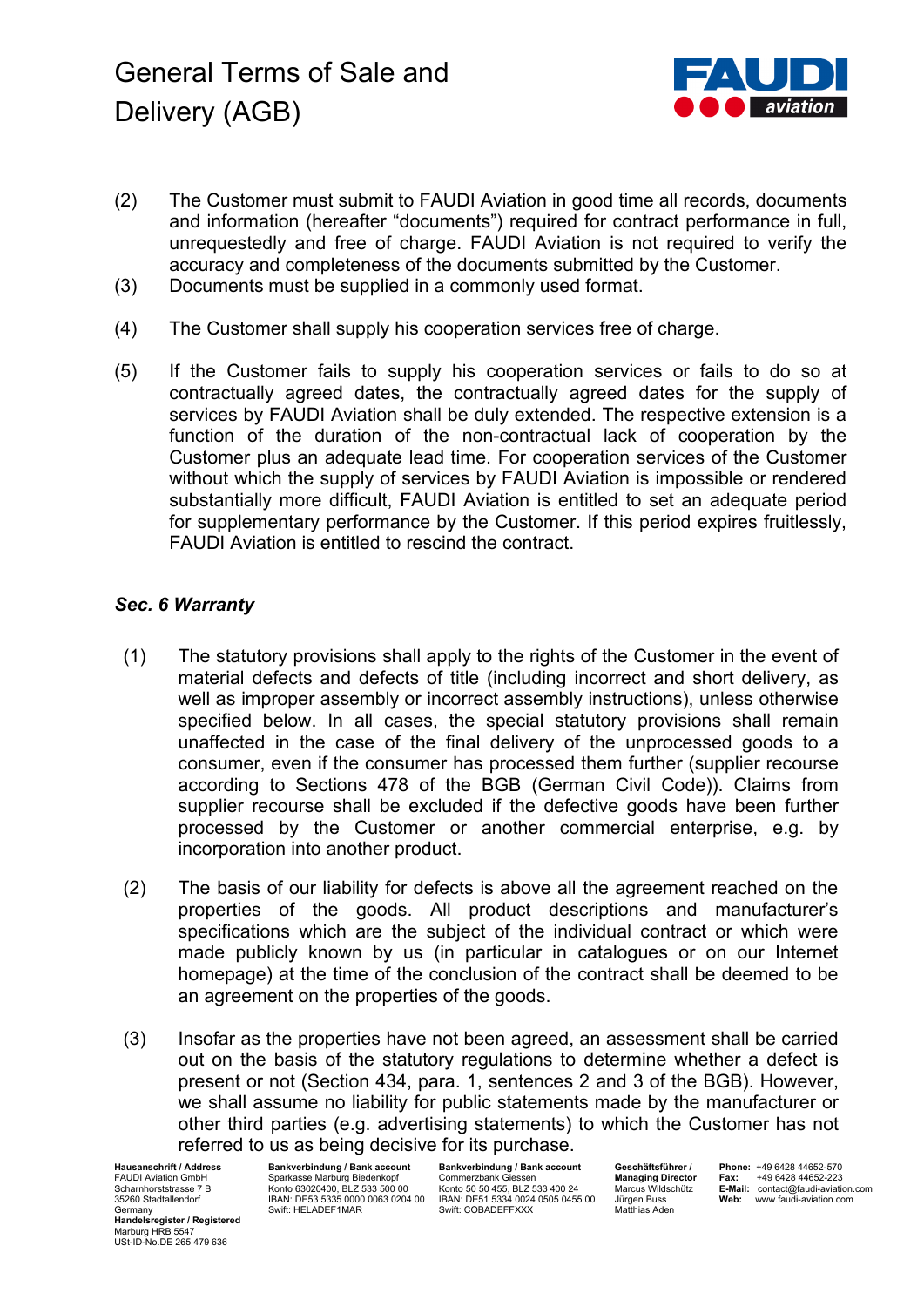General Terms of Sale and Delivery (AGB)



- (4) We shall not be liable as a matter of principle for defects which the Customer is aware of at the time of the conclusion of the contract or is unaware of as a result of gross negligence (Section 442 BGB). Furthermore, the Customer´s warranty claims require that the Customer has complied with its statutory duty of inspection and notification of defects (Sections 377, 381 of the German Commercial Code (HGB)). In the case of building materials and other goods that are intended for installation or other further processing, an inspection must be carried out at all events immediately before such processing. If a defect is discovered during delivery, the inspection or at any later time, we are to be notified of this immediately in writing. In all cases, obvious defects are to be reported in writing within five (5) working days of delivery. The above deadline shall also apply from the time of the discovery of any defects which are not identifiable during the inspection. If the Customer fails to carry out the proper inspection and/or fails to submit the notification of defects, our liability for the defect which has not been notified or not notified in time or not in the correct manner shall be excluded in accordance with the statutory provisions.
- (5) If the delivered item is defective, we may initially choose whether to provide subsequent performance by remedying the defect (rectification of defects) or by delivering a defect-free item (replacement delivery). Our right to refuse subsequent performance under the statutory conditions remains unaffected.
- (6) We are entitled to make the subsequent performance that is owed dependent on the Customer paying the due purchase price. However, the Customer is entitled to retain a part of the purchase price which is appropriate in relation to the extent of the defect.
- (7) The Customer shall give us the time and opportunity required for the subsequent performance owed, in particular  $-$  at our discretion  $-$  to hand over the rejected goods or make them accessible to us for the purpose of inspections. The Customer must provide proof that it handled the item with due care and attention and, if the item has been installed or fitted into other items, that it has installed or fitted it in a professional and correct manner. In the case of a replacement delivery, the Customer shall return the defective item to us in accordance with the statutory provisions.
- (8) The subsequent performance shall not include the removal of the defective item or its re-installation if we were not originally obliged to install it or had not untertaken to do so. The costs and expenses for the removal of the defective item and the installation of the subsequently delivered item shall be borne by the Customer. Insofar as we  $-$  for whatever reason  $-$  are obliged to bear the costs and expenses for the removal of the defective item and/or the installation of the subsequently delivered item, we shall bear these at most up to the amount of the agreed net purchase price of the purchased item.

**Hausanschrift / Address** FAUDI Aviation GmbH Scharnhorststrasse 7 B 35260 Stadtallendorf Germany **Handelsregister / Registered** Marburg HRB 5547 USt-ID-No.DE 265 479 636

**Bankverbindung / Bank account** Sparkasse Marburg Biedenkopf Konto 63020400, BLZ 533 500 00 IBAN: DE53 5335 0000 0063 0204 00 Swift: HELADEF1MAR

**Bankverbindung / Bank account** Commerzbank Giessen Konto 50 50 455, BLZ 533 400 24 IBAN: DE51 5334 0024 0505 0455 00 Swift: COBADEFFXXX

**Geschäftsführer / Managing Director** Marcus Wildschütz Jürgen Buss Matthias Aden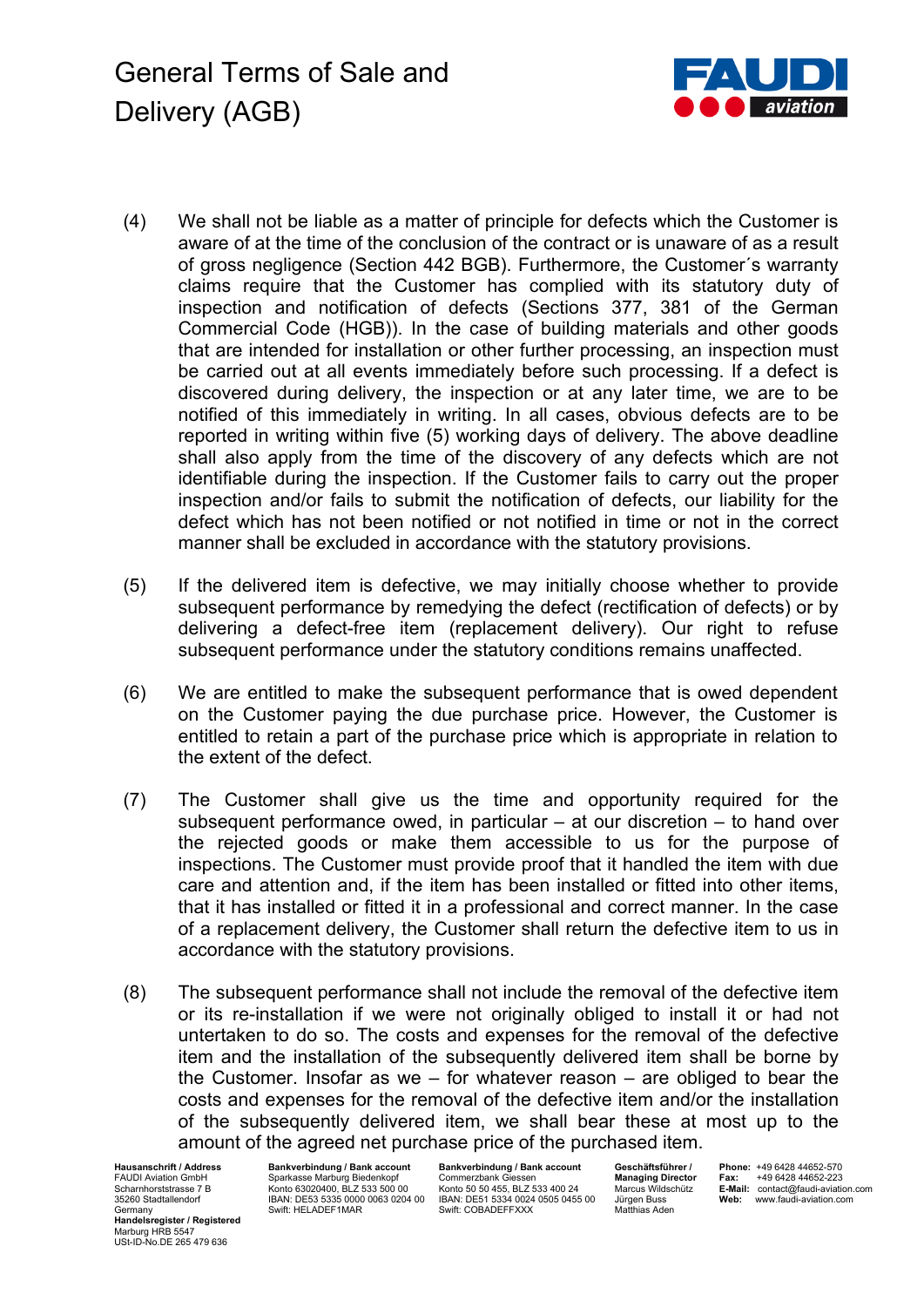General Terms of Sale and Delivery (AGB)



- (9) Moreover, in the event that the regulations or part of the regulations of this provision – in particular the above paragraphs – are invalid or partially invalid, the Customer shall give us the time and opportunity required for the subsequent performance owed, in particular – at our discretion – to hand over the rejected goods or make them accessible to us for the purpose of inspections without delay. In the case of a replacement delivery, the Customer shall return the defective item to us in accordance with the statutory provisions. Any obligation on our part with respect to subsequent performance shall only include the removal of the defective item or the installation of the subsequently delivered item if we were originally obliged to install it. We shall only assume the costs and expenses incurred for the removal of the defective item or the installation of the subsequently delivered item if we are responsible for the defect.
- (10) We shall bear or reimburse the expenses required for the purposes of inspection and subsequent performance, in particular transport, travel, labour and material costs, as well as removal and installation costs, if any, in accordance with the statutory provisions if a defect actually exists. Otherwise we may demand compensation from the Customer for the costs arising from the unjustified demand for the repair of defects (in particular testing and transport costs), unless the absence of defects was not apparent to the Customer.
- (11) In urgent cases, e.g. if operational safety is endangered or in order to prevent a disproportionate amount of damage, the Customer shall have the right to remedy the defect itself and to demand compensation from us for the expenses which are objectively required for this. We are to be informed immediately, if possible in advance, of any such self-remedy of defects. The right of selfremedy shall not apply if we would be entitled to refuse any corresponding subsequent performance in accordance with the statutory provisions.
- (12) If the supplementary performance has failed or a reasonable deadline to be set by the Customer for the supplementary performance has expired unsuccessfully or is not required according to the statutory provisions, the Customer may withdraw from the purchase contract or reduce the purchase price. In the case of an insignificant defect, however, there shall be no right of withdrawal.
- (13) Even in the case of defects, the Customer´s claims for damages or compensation for futile expenditure shall only apply in accordance with Article 8 and shall otherwise be excluded.
- (14) The Customer´s rights and claims for defects relating to the purchase of used goods are hereby excluded.

**Hausanschrift / Address** FAUDI Aviation GmbH Scharnhorststrasse 7 B 35260 Stadtallendorf Germany **Handelsregister / Registered** Marburg HRB 5547 USt-ID-No.DE 265 479 636

**Bankverbindung / Bank account** Sparkasse Marburg Biedenkopf Konto 63020400, BLZ 533 500 00 IBAN: DE53 5335 0000 0063 0204 00 Swift: HELADEF1MAR

**Bankverbindung / Bank account** Commerzbank Giessen Konto 50 50 455, BLZ 533 400 24 IBAN: DE51 5334 0024 0505 0455 00 Swift: COBADEFFXXX

**Geschäftsführer / Managing Director** Marcus Wildschütz Jürgen Buss Matthias Aden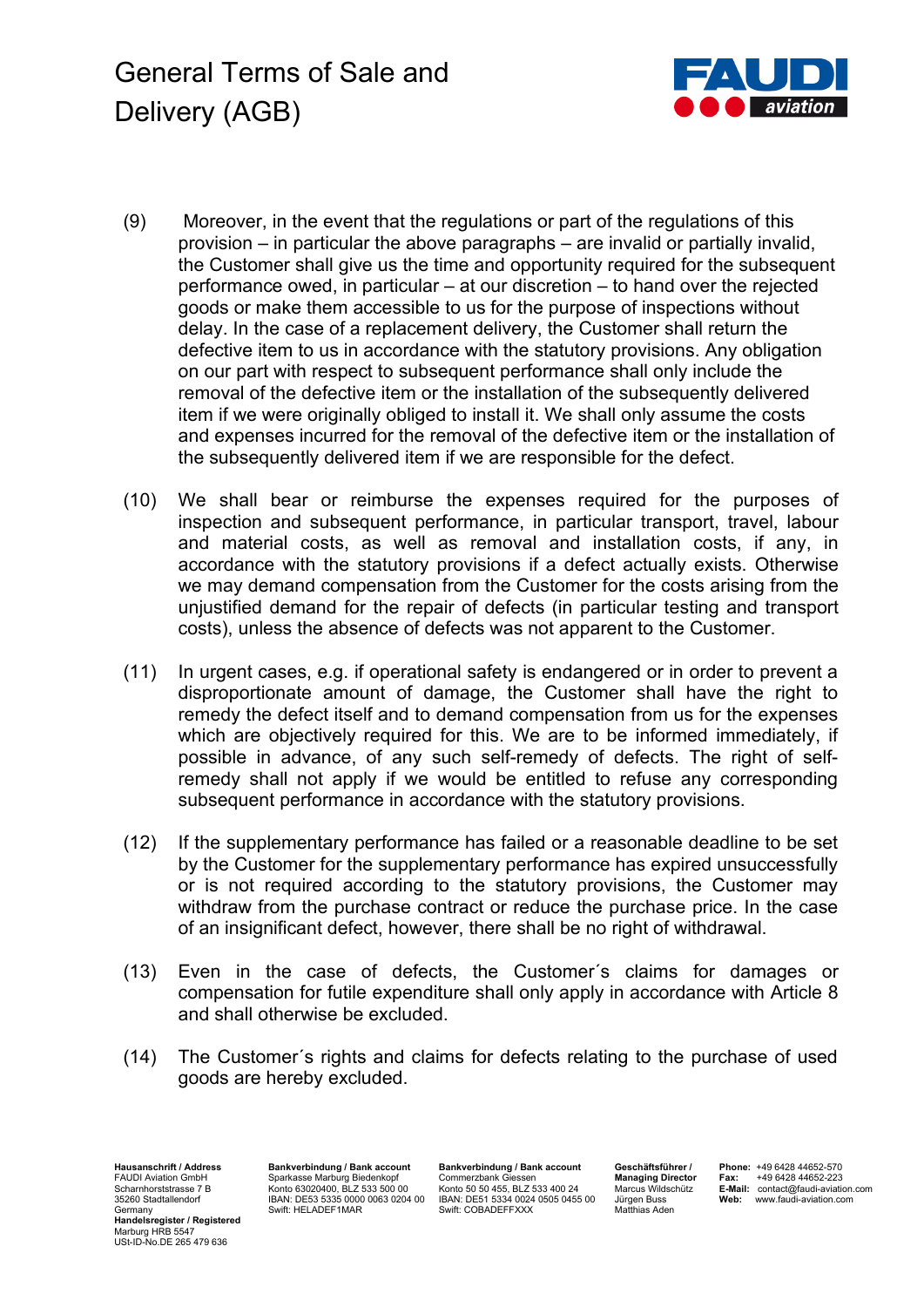

# *Sec. 7 Liability*

- (1) FAUDI Aviation is liable for compensation as per the statutory provisions for injury to life and limb and for damage under the Product Liability Act.
- (2) For other damage, FAUDI Aviation is liable except if resulting from a warranty assumed by FAUDI Aviation, in line with the following provisions.
- (3) Under the statutory provisions, FAUDI Aviation is liable for damage caused by malicious conduct as well as for damage from premeditation or gross negligence on part of FAUDI Aviation, its legal representatives or executives.
- (4) The liability of FAUDI Aviation for damage is limited to the contract-typical amount of foreseeable damage, as follows:
	- for damage due to slight negligence of cardinal contract obligations or of duties the fulfilment of which makes the orderly performance of the contract possible in the first place and which the contract partner can routinely expect to be met (cardinal contract obligations)
	- as well as for damage caused by premeditation or gross negligence by ordinary vicarious agents of FAUDI Aviation.
- (5) In all other respects, any liability of FAUDI Aviation for damage caused by slight negligence is excluded.
- (6) Irrespective of the foregoing, contributory negligence of the Customer in particular the inadequate supply of cooperation or a breach of other contract obligations – reduces the amount of possible compensation claims.
- (7) The Customer must notify FAUDI Aviation promptly in writing of any damage in the sense of the above liability provisions or have them recorded by FAUDI Aviation to ensure that FAUDI Aviation is informed as early as possible and able to limit any damage, possibly in conjunction with the Customer.
- (8) Exclusions and limitations of liability also apply to the personal liability of the management of FAUDI Aviation, its legal representatives, employees and vicarious agents.

## *Sec. 8 Time-Barred Limitations*

(1) In departure from Sec. 438 Subsec. 1 No. 3 BGB, the general time-barred limit for claims arising out of title and quality defects is one year from date of delivery. Any liability for premeditation is subject to the statutory period.

**Hausanschrift / Address** FAUDI Aviation GmbH Scharnhorststrasse 7 B 35260 Stadtallendorf **Germany Handelsregister / Registered** Marburg HRB 5547 USt-ID-No.DE 265 479 636

**Bankverbindung / Bank account** Sparkasse Marburg Biedenkopf Konto 63020400, BLZ 533 500 00 IBAN: DE53 5335 0000 0063 0204 00 Swift: HELADEF1MAR

**Bankverbindung / Bank account** Commerzbank Giessen Konto 50 50 455, BLZ 533 400 24 IBAN: DE51 5334 0024 0505 0455 00 Swift: COBADEFFXXX

**Geschäftsführer / Managing Director** Marcus Wildschütz Jürgen Buss Matthias Aden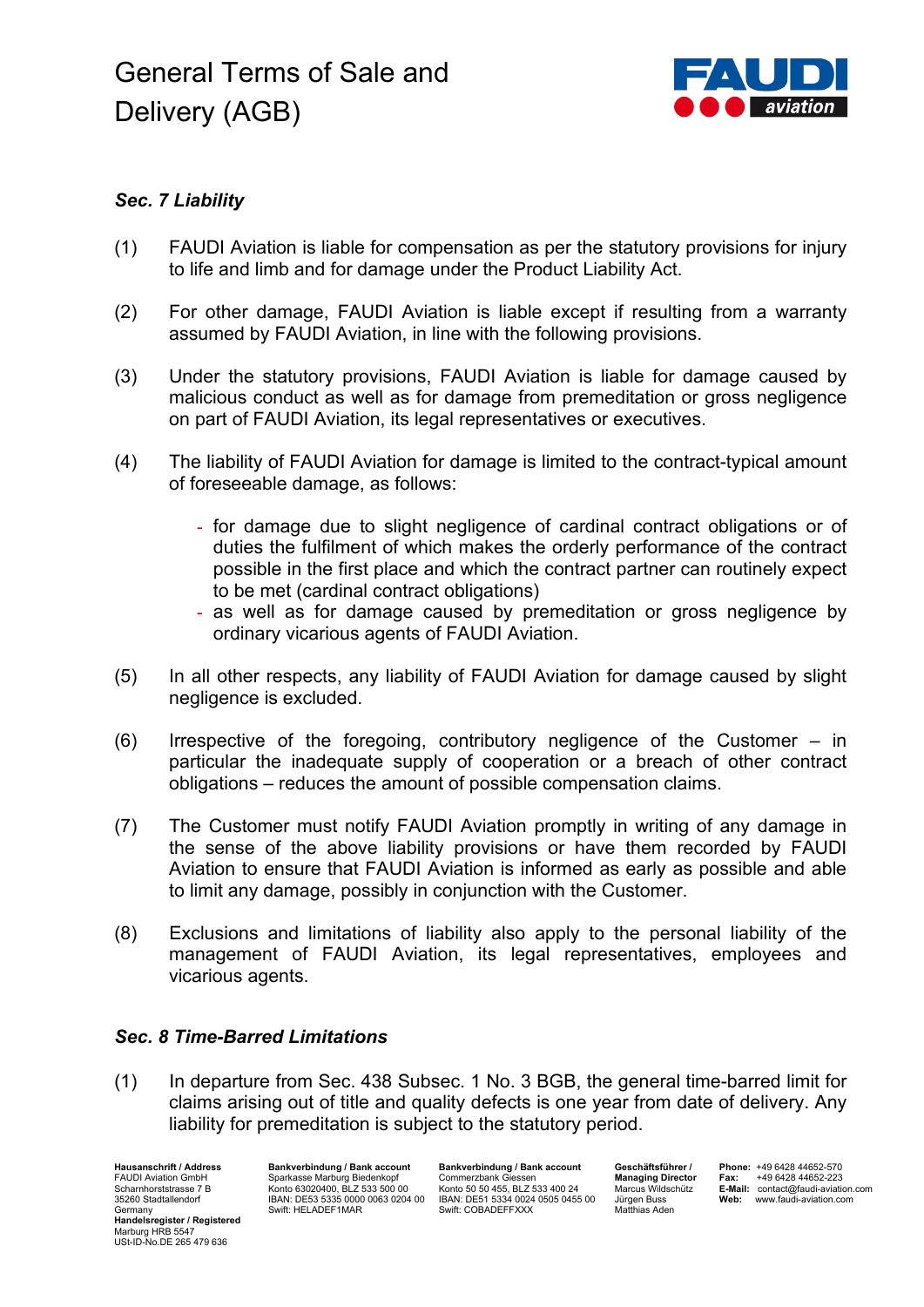

When acceptance was agreed, time-barred limitation starts on the date of acceptance.

- (2) If, however, the product involves an object customarily used in construction and which is the origin of a defect (construction material), according to the legal provisions, the time-barred limitation is 5 years from delivery (Sec. 438 Subsec. 1 No. 2 BGB). The separate statutory provisions on time-barred limit for physical surrender claims of third parties (Sec. 438 Subsec. 1 No.1 BGB), malicious conduct on part of FAUDI Aviation (Sec. 438 Subsec. 3 BGB) and for claims involving legal recourse of suppliers on delivery to the final consumer (Sec. 479 BGB) also remain unaffected.
- (3) The above limitation periods of the right of purchase also apply to non-contractual compensation claims of the Customer residing in a quality defect except when in a given case the application of the regular statutory limitation period would result in a shorter limitation period (Secs. 195, 199 BGB). Compensation claims of the **Customer** 
	- a) for premeditation and gross negligence of FAUDI Aviation irrespective of their legal reason -
	- b) for simple negligence for damage resulting from injury to life, limb or health as well as
	- c) under the Product Liability Act

lapse on expiry of the statutory limitation periods.

## *Sec. 9 Reservation of Title*

- (1) Up to the fulfilment of all claims (including all payment demands on current account basis), FAUDI Aviation retains ownership of the goods resulting from contracts concluded simultaneously or subsequently with the Customer during their ongoing business relationship, FAUDI Aviation assigns the ownership of reserved goods and associated claims to the Customer whenever the attainable proceeds of the claim exceeds its amount by 10% whereby FAUDI Aviation is entitled to select the reserved goods to be released at its discretion.
- $(2)$  If the Customer is in breach of contract in particular if the compensation is not paid by the Customer in full – FAUDI Aviation is entitled, after the fruitless expiry of an adequate grace period granted – to rescind the contract and to demand the surrender of the reserved goods. An attachment by FAUDI Aviation of reserved goods likewise represents a contract rescission.
- (3) The Customer must treat reserved goods with due care. He must furthermore

**Hausanschrift / Address** FAUDI Aviation GmbH Scharnhorststrasse 7 B 35260 Stadtallendorf Germany **Handelsregister / Registered** Marburg HRB 5547 USt-ID-No.DE 265 479 636

**Bankverbindung / Bank account** Sparkasse Marburg Biedenkopf Konto 63020400, BLZ 533 500 00 IBAN: DE53 5335 0000 0063 0204 00 Swift: HELADEF1MAR

**Bankverbindung / Bank account** Commerzbank Giessen Konto 50 50 455, BLZ 533 400 24 IBAN: DE51 5334 0024 0505 0455 00 Swift: COBADEFFXXX

**Geschäftsführer / Managing Director** Marcus Wildschütz Jürgen Buss Matthias Aden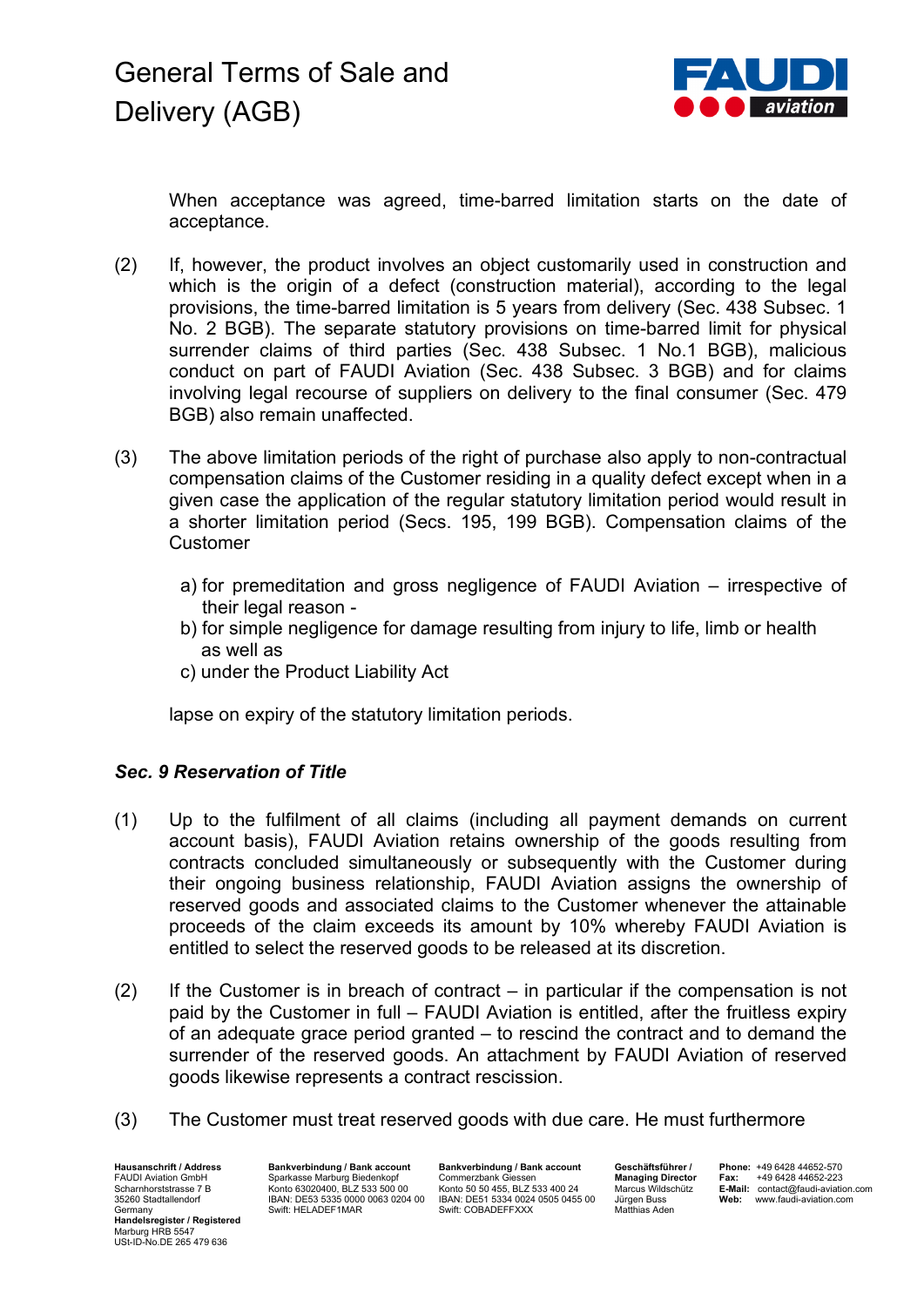

adequately insure them for his own account at their reprocurement value against damage from fire, water and theft. When maintenance and inspection works are required, the Customer must perform or have them performed in good time and for his own account.

- (4) When a third party accesses the reserved goods, the Customer must point out the ownership of FAUDI Aviation and inform FAUDI Aviation thereof promptly. The Customer shall bear all costs required to suspend access and to reprocure the reserved goods if these cannot be recovered from a third party (intervention costs). The Customer may not pledge reserved goods or use them as collateral.
- (5) The Customer is entitled to sell, process, irretrievably blend or amalgamate the goods with other goods in the ordinary course of business. FAUDI Aviation may revoke this authorization only if the Customer is in default of payment or when FAUDI Aviation has rescinded the contract.
- (6) The Customer assigns to FAUDI Aviation already at this time all ancillary rights from a resale held by him against the buyer. When reserved goods are resold together with other goods not subject to reservation of title by FAUDI Aviation, the claim of the Customer against his buyer is considered assigned to FAUDI Aviation in the amount of the price agreed between the Customer and FAUDI Aviation. The same shall apply to all claims taking the place of the reserved goods or otherwise associated with them as e.g. insurance claims or claims due to unauthorized acts in the event of loss or destruction.

If a Customer's claim from the resale of reserved goods is added to the current account arrangement with his buyer, the confirmed net balance shall be assigned to FAUDI Aviation in the corresponding amount already at this time except when the confirmed balance is again re-posted to their current account. The Customer assigns to FAUDI Aviation already at this time the final balance between him and his buyer (the so-called "causal balance") on termination of their current account arrangement. FAUDI Aviation accepts this assignment.

(7) FAUDI Aviation revocably authorizes the Customer to collect claims in his own name and account also after an assignment. FAUDI Aviation may revoke this authority only if the Customer is in default of payment, an application for the opening of insolvency proceedings has been filed, other reasons to question the contract performance of the Customer exist or if FAUDI Aviation has rescinded the contract. The authority of FAUDI Aviation to collect claimed payments directly remains unaffected. FAUDI Aviation undertakes, however, not to do so as long as the Customer is not in default of payment, no application for the opening of insolvency proceedings has been filed, no other reasons exist to question the contract performance of the Customer and provided FAUDI Aviation has not rescinded the contract.

**Hausanschrift / Address** FAUDI Aviation GmbH Scharnhorststrasse 7 B 35260 Stadtallendorf Germany **Handelsregister / Registered** Marburg HRB 5547 USt-ID-No.DE 265 479 636

**Bankverbindung / Bank account** Sparkasse Marburg Biedenkopf Konto 63020400, BLZ 533 500 00 IBAN: DE53 5335 0000 0063 0204 00 Swift: HELADEF1MAR

**Bankverbindung / Bank account** Commerzbank Giessen Konto 50 50 455, BLZ 533 400 24 IBAN: DE51 5334 0024 0505 0455 00 Swift: COBADEFFXXX

**Geschäftsführer / Managing Director** Marcus Wildschütz Jürgen Buss Matthias Aden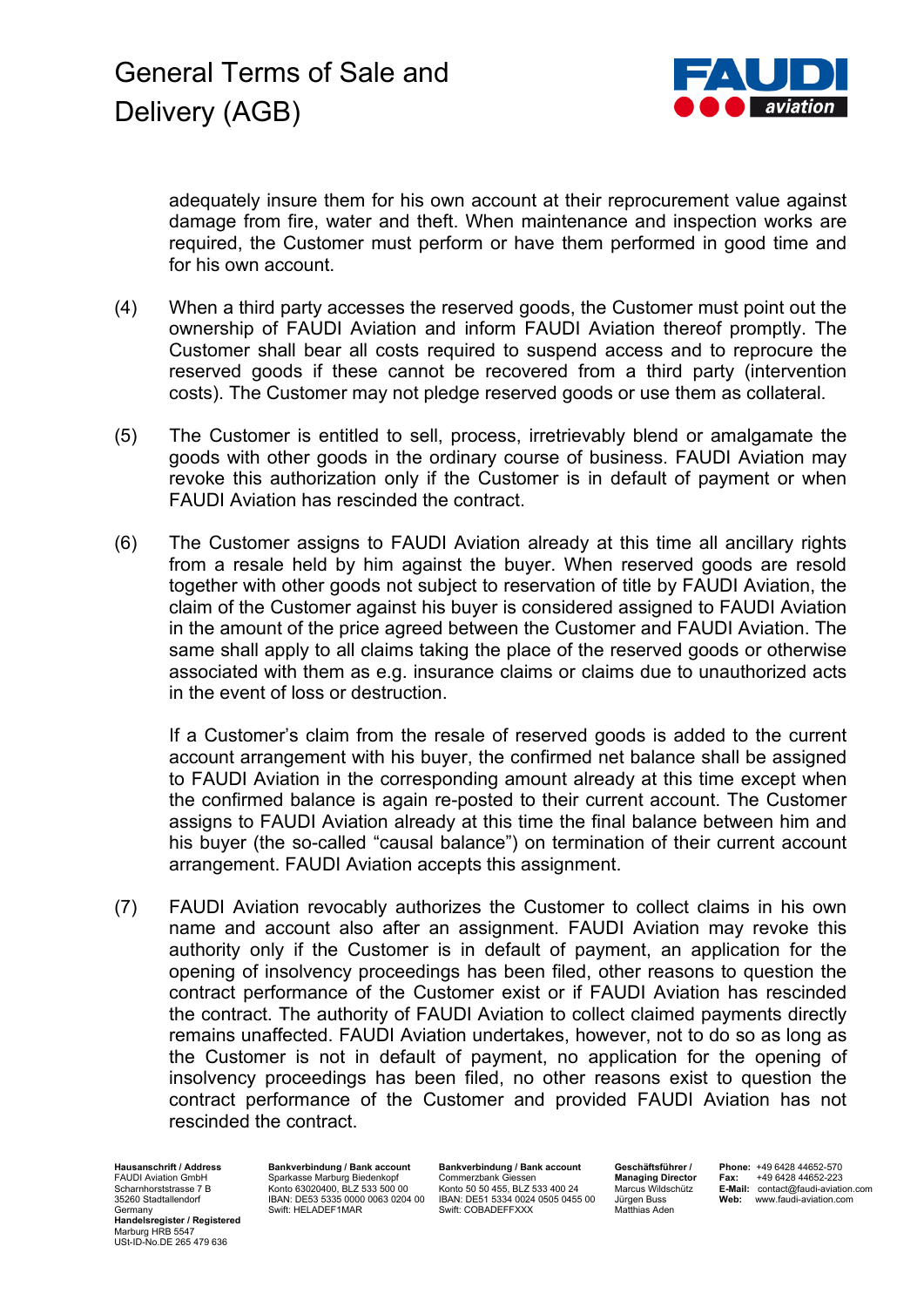

FAUDI Aviation may demand from the Customer that the assigned claims and the debtor be announced, all information required for collection be supplied, the pertaining documents be handed over and that debtors be informed of the assignment.

The Customer may not assign such claims in order to collect them by way of factoring except if the factor is irrevocably obligated to provide the counterperformance directly to FAUDI Aviation as long as the latter has pending claims against the Customer.

(8) The processing of the reserved goods by the Customer is at all times performed on behalf of FAUDI Aviation. If the reserved goods are processed together with other goods not owned by FAUDI Aviation, FAUDI Aviation thereby acquires coownership in the new goods in the ratio of the value of the reserved goods (final invoice amount including VAT) to *[the value of]* the other processed goods at the time of processing. In all other respects, new goods resulting from the processing shall be treated equal to reserved goods.

When reserved goods are irretrievably blended or amalgamated with other goods not owned by FAUDI Aviation, FAUDI Aviation acquires co-ownership of the new product in a ratio of the value of the reserved goods (final invoice amount including VAT) to [*the value of*] the other amalgamated or blended goods at the time of their amalgamation or blending. If reserved goods are amalgamated or blended in such a way that the product of the Customer may be considered the main component, the Customer and FAUDI Aviation agree already at this time that the prorated share in the co-owned goods is assigned by the Customer to FAUDI Aviation. Sole or shared ownership of a product shall be duly safeguarded by the Customer on behalf of FAUDI Aviation.

(9) The Customer is obligated to treat reserved goods with due care.

## *Sec. 10 Offsetting – Retention – Assignment*

- (1) FAUDI Aviation is entitled to the rights of offset and retention to the extent permitted by law.
- (2) The Customer may offset claims of his own or assert a right of retention only when his demands were determined with legal finality in a court of law, are undisputed or acknowledged. The Customer is also entitled to offset claims of his own or to assert a right of retention if the Customer claims a quality defect or raises a counterclaim under the same contractual relationship.
- (3) The assignment of claims against FAUDI Aviation is excluded. Sec. 354a HGB shall remain unaffected.

**Hausanschrift / Address** FAUDI Aviation GmbH Scharnhorststrasse 7 B 35260 Stadtallendorf Germany **Handelsregister / Registered** Marburg HRB 5547 USt-ID-No.DE 265 479 636

**Bankverbindung / Bank account** Sparkasse Marburg Biedenkopf Konto 63020400, BLZ 533 500 00 IBAN: DE53 5335 0000 0063 0204 00 Swift: HELADEF1MAR

**Bankverbindung / Bank account** Commerzbank Giessen Konto 50 50 455, BLZ 533 400 24 IBAN: DE51 5334 0024 0505 0455 00 Swift: COBADEFFXXX

**Geschäftsführer / Managing Director** Marcus Wildschütz Jürgen Buss Matthias Aden